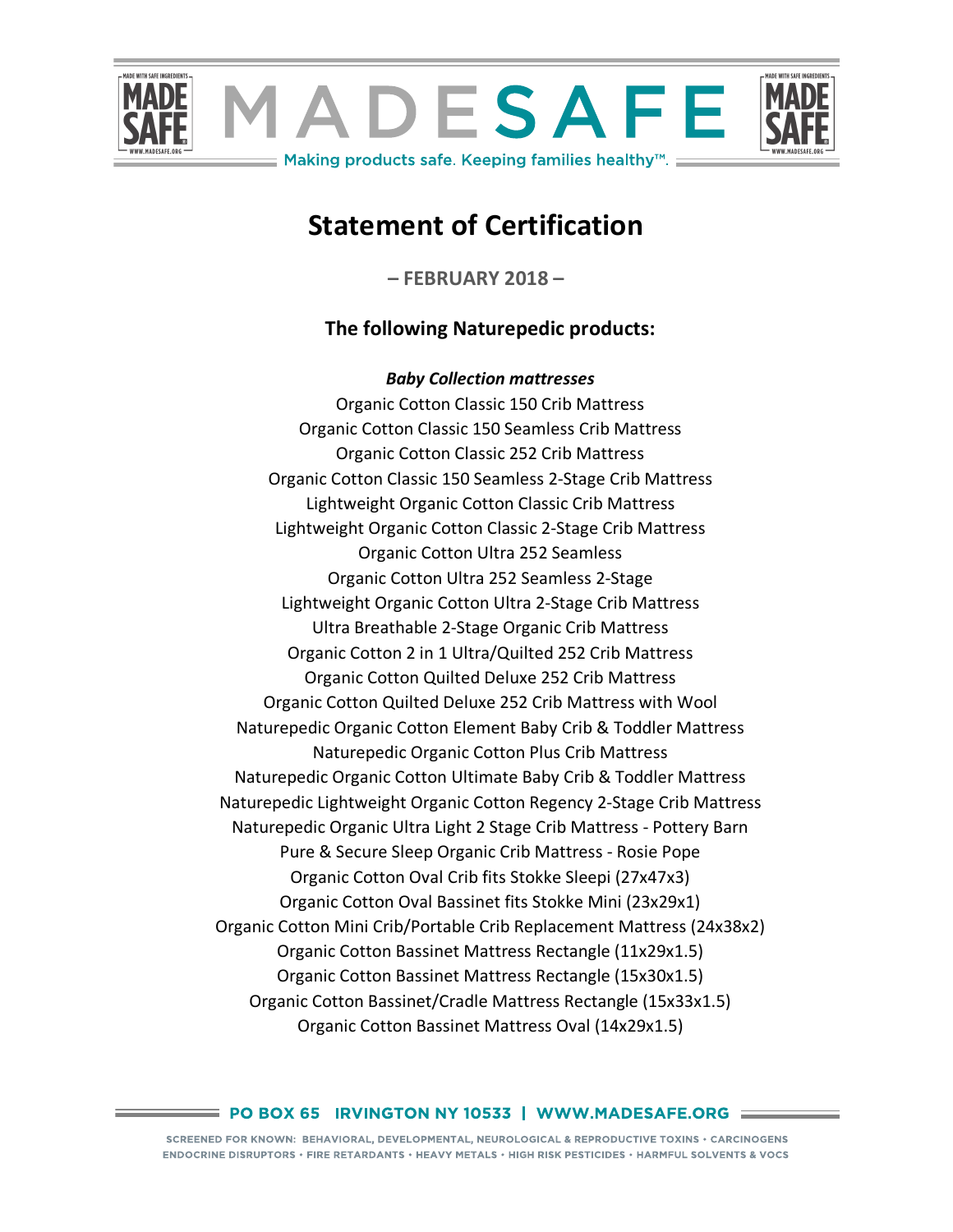

Organic Cotton Bassinet Mattress Oval (13x29x1.5) Organic Cotton Cradle Mattress Rectangle (18x36x1.5)

## *Changing Pads + Pads*

No-Compromise Organic Cotton Changing Pad - 2 Sided (16.5x31.5x4) No-Compromise Organic Cotton Changing Pad - 4 Sided (16.5x31.5x4) Organic Cotton Changing Pad Cover (16.5x31.5) - Fits 2-Sided Contoured CH41 Organic Cotton Changing Pad Cover (16.5x31.5) - Fits 4-Sided Contoured CH42 Hospital Infant Pad Seamless (12.5x27x1.5)

# *Kids Collection Mattresses*

2 in 1 Organic Cotton Ultra/Quilted Mattress 2 in 1 Organic Cotton Ultra/Quilted Mattress - Trundle 75" 2 in 1 Organic Cotton Ultra/Quilted Mattress - Trundle 71" Quilted Organic Cotton Deluxe Mattress - 2-Sided Quilted Organic Cotton Deluxe Mattress - 1-Sided Quilted Organic Cotton Deluxe Mattress - Trundle 75" 1-Sided Quilted Organic Cotton Deluxe Mattress - Trundle 71" 1-Sided Quilted Organic Cotton Deluxe Mattress - Trundle 2-Sided Verse Organic Mattress – Twin

# *Foundations – All Collections*

Organic Cotton Deluxe 7" Foundation Organic Cotton Deluxe 4" Low Profile Foundation Organic Cotton Deluxe 2" Ultra Low Profile Bunkie Foundation Conductor Adjustable Bed Base with Organic Upholstery

### *Pads & Sheets – All Collections*

Organic Cotton Waterproof Pad Organic Waterproof Fitted Protector Pad Organic Cotton Flannel Pad Quilted Mattress Pad Organic Cotton 400 Thread Count Luxury Sheet Set Organic Cotton 400 Thread Count Luxury Sheet Set - 2 Extra Pillowcases

#### = PO BOX 65 IRVINGTON NY 10533 | WWW.MADESAFE.ORG =========

SCREENED FOR KNOWN: BEHAVIORAL, DEVELOPMENTAL, NEUROLOGICAL & REPRODUCTIVE TOXINS . CARCINOGENS ENDOCRINE DISRUPTORS • FIRE RETARDANTS • HEAVY METALS • HIGH RISK PESTICIDES • HARMFUL SOLVENTS & VOCS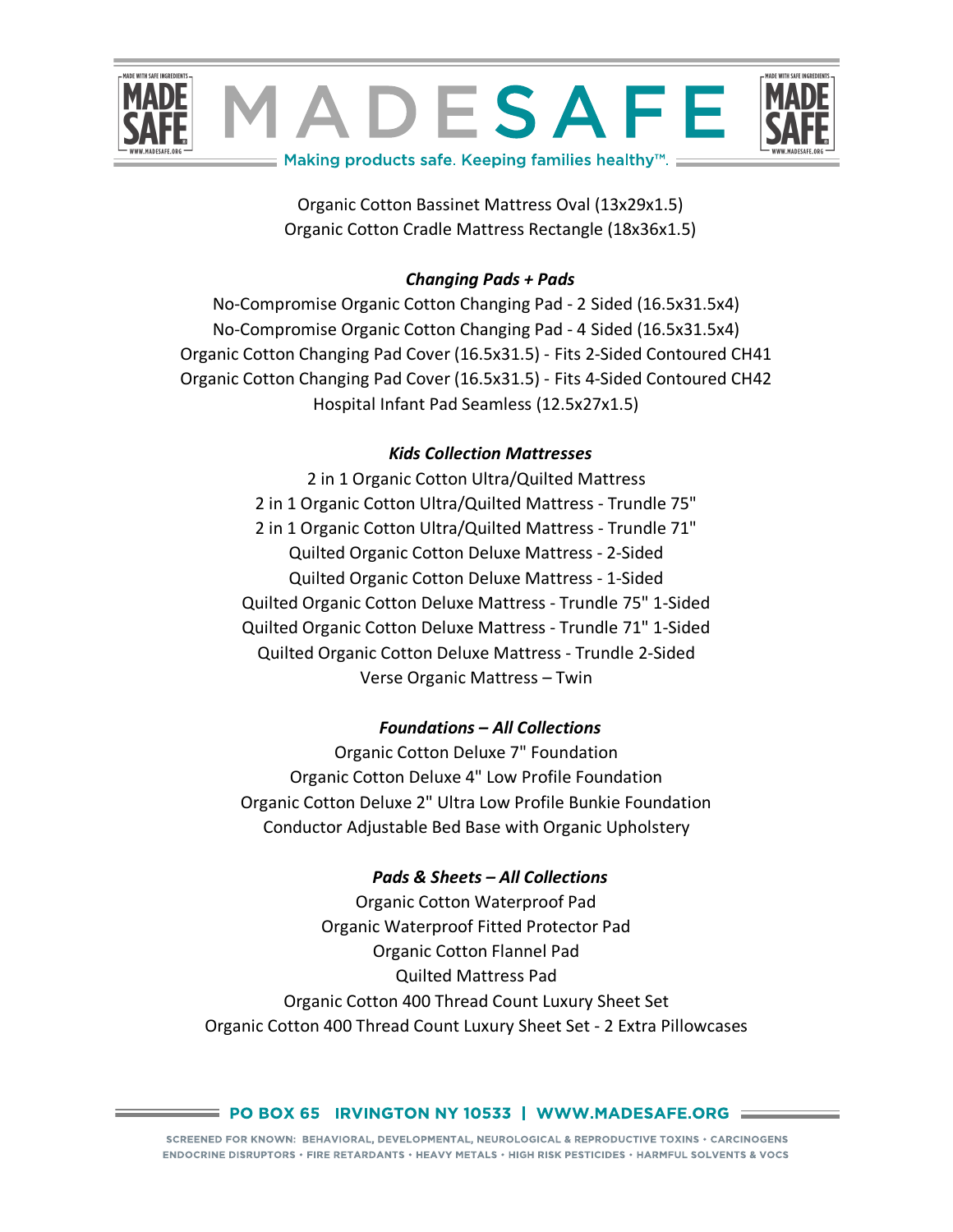

Organic Cotton Waterproof Pad - Flat Organic Cotton Waterproof Pad - Fitted Organic Cotton Flannel Pad - Flat Organic Cotton Flannel Pad - Fitted Organic Cotton Flannel Sheet - Ivory (Crib) Organic Cotton Sateen Sheet - Ivory (Crib) Organic Cotton Sateen Sheet - White (Crib)

#### *Toppers – All Collections*

Arpeggio 3" Organic Shredded Latex Topper Woolly Mattress Topper Blended Woolly Mattress Topper Adagio 2" Organic Latex Topper Essentials 3" Topper Overture Organic Luxury Coil Pillow Top Overture Organic Luxury Latex Pillow Top Symphony Organic Luxury Pillow Top

#### *Pillows*

Organic Cotton/PLA Pillow Organic Kapok/Organic Cotton Pillow Organic Sculpted Latex Pillow Trio Organic Pillow

#### *Pillowcases & Protectors*

Organic Cotton Pillowcase Organic Waterproof Pillow Protector

#### *Adult Collection Mattresses*

Chorus Certified Organic Mattress Serenade Organic Mattress - Cushion Firm Serenade Organic Mattress - Firm Quartet Organic Luxury Mattress Concerto Organic Luxury Pillow Top Mattress

#### $\equiv$  PO BOX 65  $\,$  IRVINGTON NY 10533  $\,$  | WWW.MADESAFE.ORG  $\,$   $\equiv$   $\,$